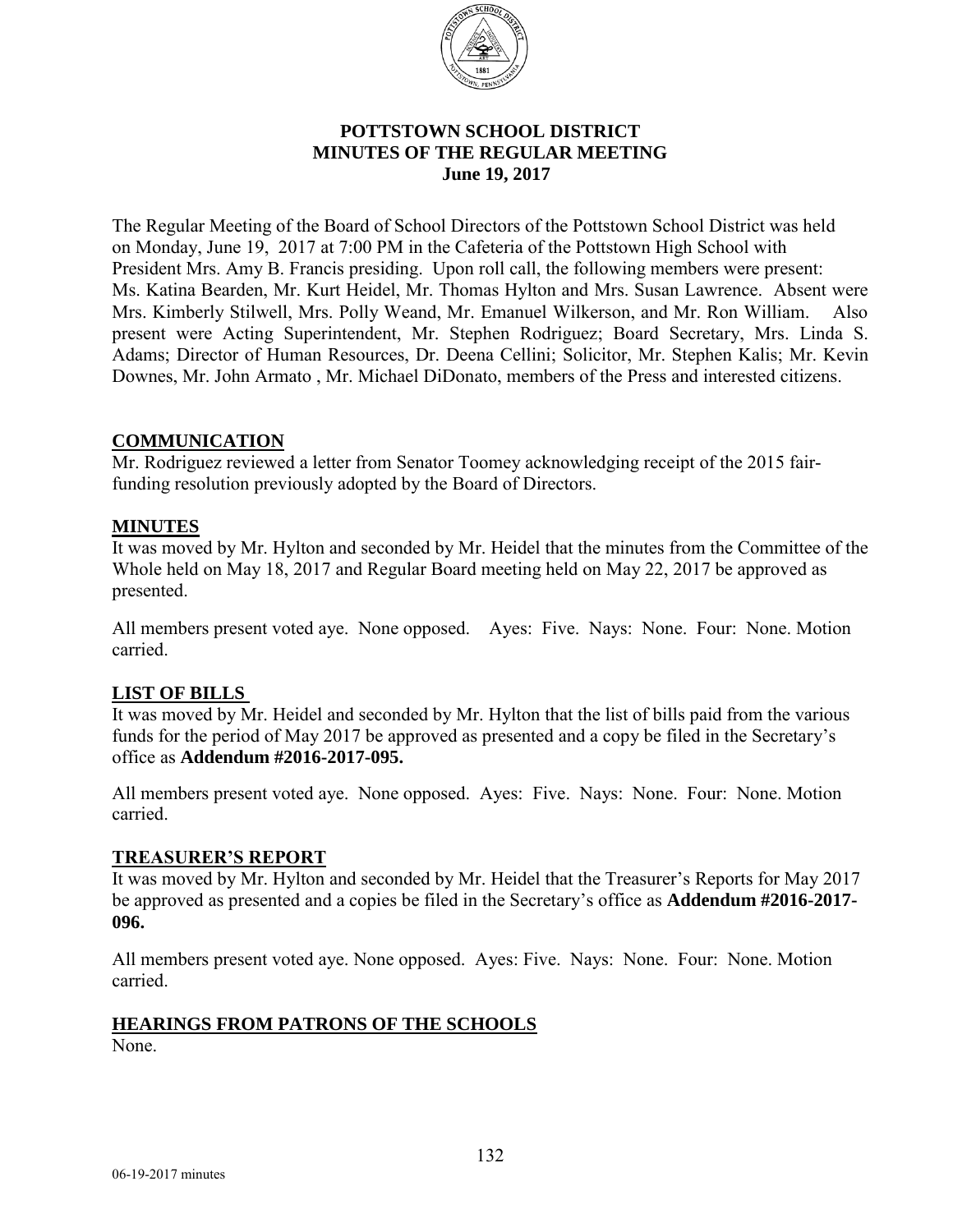## **APPROVAL OF CONSENT ITEMS**

Mr. Rodriguez presented the consent items for Board approval and the non-consent for Board consideration.

## **CONSENT**

It was moved by Mr. Hylton and seconded by Mr. Heidel that the following consent items be approved in accordance with Policy 005, as recommended by the Superintendent of Schools:

## **PERSONNEL**

### POSITIONS **\* Addendum #2016-2015-097**

#### Classified

HR/Curriculum Office Data Clerk to Secretary to the Director of Curriculum Central Registration/Student Services Support Clerk to Student Registration and ACCESS Specialist Part-time Secretary to Administrative Assistant to the Director of Student Services Secretary to Supervisor of Transp./Communication Coord. to Transportation/Communications Clerk

#### RESIGNATIONS/TERMINATIONS

#### Administrative

Matthew Boyer, Principal (Grade 5 & 6), Pottstown Middle School, resignation effective June 30 2017; employed since January 26, 1998.

Mary O'Neill, Director of Special Education, resignation effective July 23, 2017; employed since June 3, 2016.

Ratify Richard Hug, Director of Technology, resignation effective June 14, 2017; employed since March 24, 2016.

David Todd, Principal, Middle School, resignation effective August 14, 2017; employed since December 8, 2008.

#### Professional

Vanessa Barnaik, Elementary Teacher, Pottstown Middle School, resignation effective when position is filled or July 23, 2017; employed since June 21, 2001.

Ratify Allysa Elias, Special Education Teacher, Pottstown High School, resignation effective June 6, 2017; employed since August 29, 2016.

Ratify Cara McGuffin, Long Terms Substitute Teacher, Barth Elementary, termination due to end of assignment (coverage for M. Beer).

Ratify Annemarie Gruenling, School Nurse, Pottstown Middle School, resignation effective June 13, 2017; employed since February 25, 2009.

Jennifer Burkholder, Elementary Special Education Teacher, Pottstown Middle School, resignation effective August 18, 2017; employed since August 18, 2008.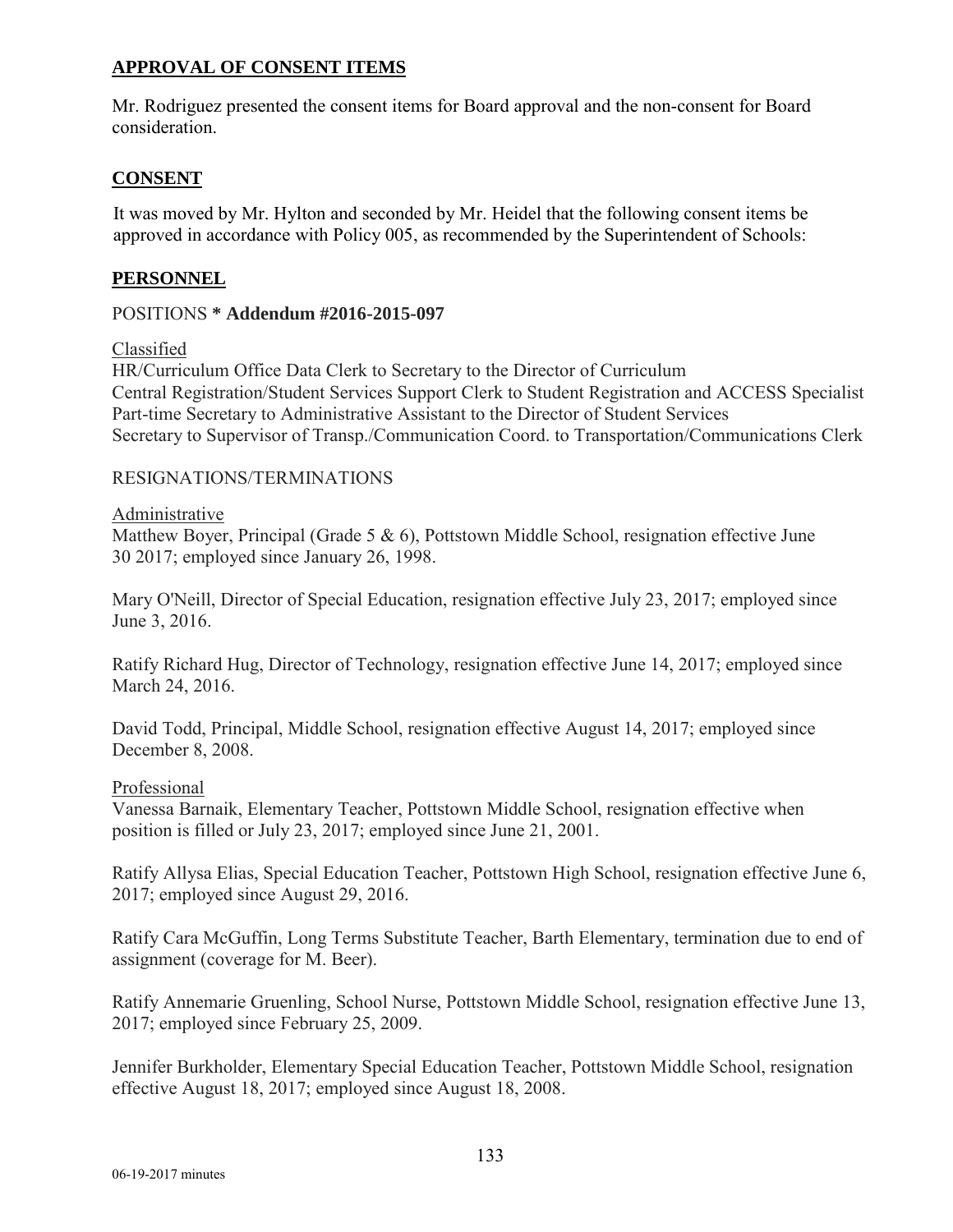Ratify Erin Duffy, Secondary Special Education Teacher, Pottstown Middle School, resignation effective June 13, 2017; employed since August 23, 2016.

Exempt

Ratify Alice Gomes-Garcia, Part-time School Nurse, resignation effective June 12, 2017; employed since August 21, 2012.

Modify Mary Rieck, PEAK Coordinator, resignation for the purpose of retirement to be effective June 29, 2017.

## Classified

Ratify Margaret Blank, Part-time Classroom Assistant, Barth Elementary, resignation effective June 12, 2017; employed since October 1, 2014.

Ratify Leon Gibbs, Van Driver, resignation for the purpose of retirement effective June 4, 2017; employed since November 12, 1979.

Ratify Margaret Benfield, Substitute Support Staff, resignation effective May 3, 2017.

Kimberly Oliver, Classroom Assistant, Pottstown Middle School, resignation effective July 30, 2017; employed since February 28, 2011.

Kimberly Baldwin, Classroom Assistant, Barth Elementary, resignation effective June 19, 2017; employed since August 24, 2016.

Co-Curricular Assignments

Kristoffer Williams, HS Assistant Football Coach, resignation effective May 26, 2017

# LEAVES

Classified

Ratify Sandra Yost, Custodian, Pottstown Middle School, request for leave of absence covered by Family Medical Leave Act, effective June 12, 2017, anticipated end date to be June 23, 2017.

# CHANGE IN POSITION AND/OR SALARY

### Administrative

LaTanya White, Director of Student Services , additional responsibility and oversight of administrative duties from the Superintendent's office, effective July 1, 2017, salary from \$95,000.00/yr. to 100,000.00/yr. (includes \$5,000 stipend for additional administrative duties)

### Professional

Jaime Parris, from Intervention Assistant to Elementary Teacher, initial assignment to be Rupert Elementary, effective August 22, 2017, \$45,000/yr, Step 1- B+15 (contract of J. Houck).

### Classified

Vicki Baldwin, from Lunch Proctor to Substitute Lunch Proctor, Pottstown Middle School, effective August 22, 2017. This is in addition to her role as Breakfast Proctor.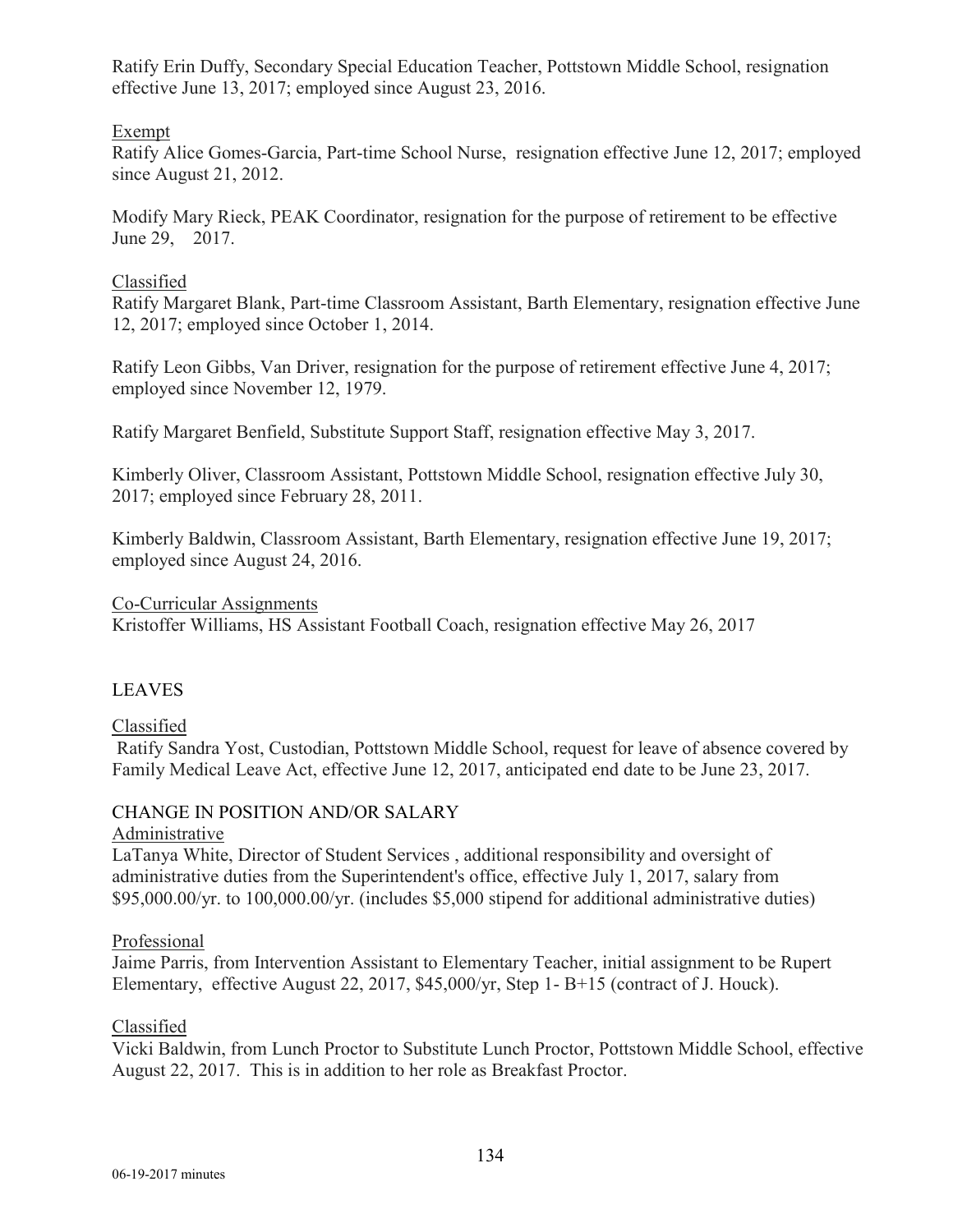Mary Price, from HR/Curriculum Clerk to Secretary to the Director of Curriculum, effective July 1, 2017, \$18.23/hr.

Andrea Hillen, from Temporary Intervention Assistant to Substitute Support Staff, effective July 1, 2017, hourly rate per schedule.

Katie Coolong, from Temporary Intervention Assistant to Substitute Support Staff, effective July 1, 2017, hourly rate per schedule.

Brooke DiMarcello, from Temporary Intervention Assistant to Substitute Support Staff, effective July 1, 2017, hourly rate per schedule.

AnnMarie Devlin, from Temporary Intervention Assistant to Substitute Support Staff, effective July 1, 2017, hourly rate per schedule.

#### ELECTIONS:

Classified Ratify Natalya Nodolski, Substitute Support Staff, effective June 2, 2017, hourly rate per schedule.

#### Summer Cleaning 2017 Additions:

Ratify James Calvario, Summer Cleaner on an as-needed basis, \$11.51/hr Ratify Mackenzie Andrews, Summer Cleaner \$11.51/hr. Ratify Ty Wolfel, Summer Cleaner Cleaner on an as-needed basis, \$11.51/hr.

#### ESY/Summer Transportation 2017 Correction:

All Pottstown School District Van Drivers and Van Aides are approved, hourly rate at hourly school year rate.

Middle School 2017 Summer Program Additions:

Cindy Hussman - Tutor - \$29.00/hr Elen Kanaley - Tutor - \$29.00/hr

|            | Compensation for missed planning time, \$23/hr |                                    |
|------------|------------------------------------------------|------------------------------------|
|            | Lisa Royer - 5 missed planning times           | $-$ \$115.00 (5/8/17 to 5/15/17)   |
| Lisa Royer | - 9 missed planning times                      | - \$207.00 $(5/22/17$ to $6/2/17)$ |

Mentors Additions/Corrections

| Bldg. | Mentor         | New Teacher    | <b>Stipend</b> |
|-------|----------------|----------------|----------------|
| HS.   | Dave Caldwell  | Craig Ollivier | \$534.00       |
| MS    | Lana Dickinson | Jackie Stein   | \$534.00       |
| MS    | Dana DiDonato  | Nicole Foraker | \$534.00       |

Music Accompanist , 2016/2017 School Year Robin Ward, \$965.00 (rehearsals and concerts)

Co-Curricular Assignments: 2017-2018 - Sports Nicole Foraker, MS Head Cheerleading Coach Level 1 \$855.00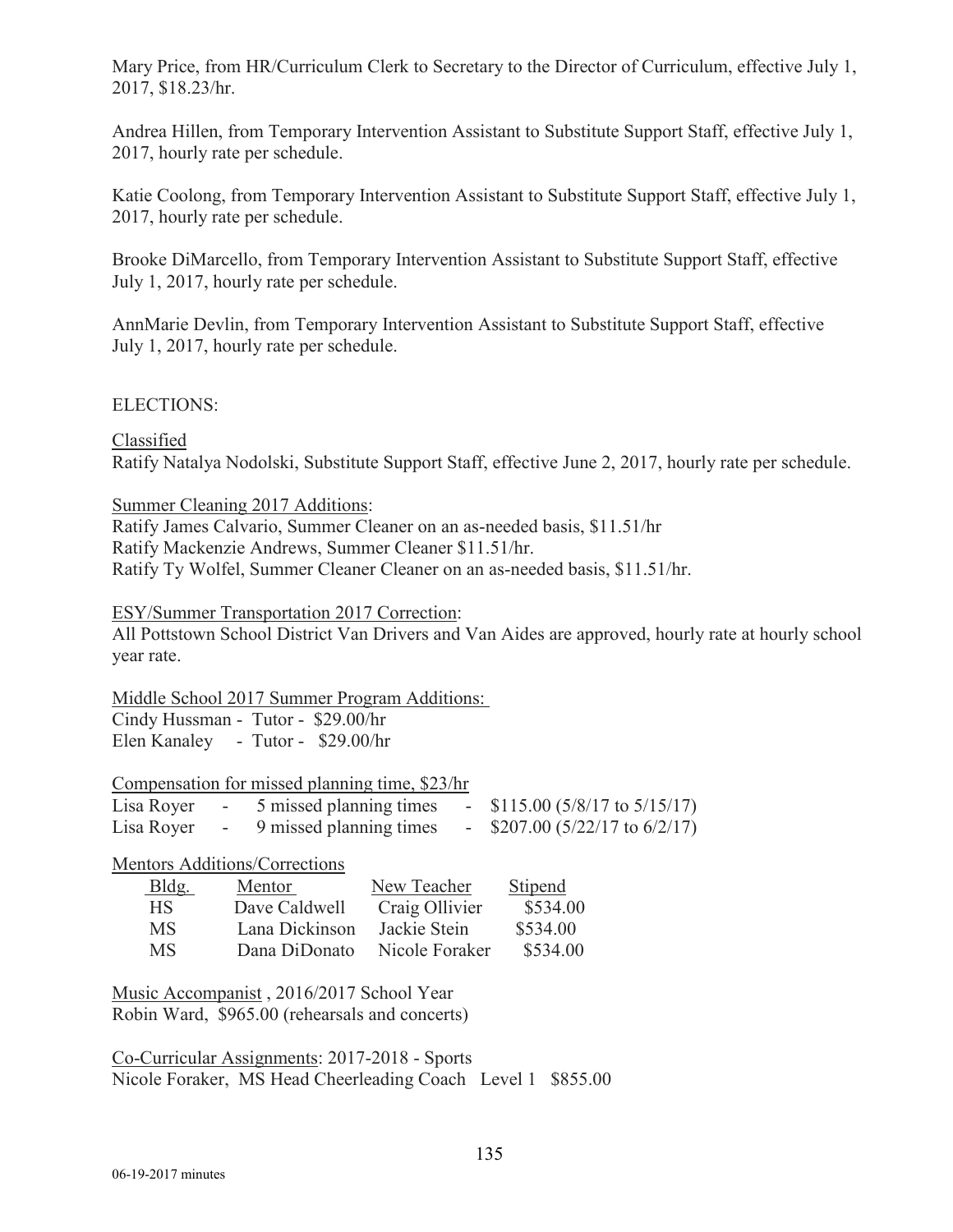## PAYMENT OF SICK LEAVE

Accumulated Sick Leave Payment at Retirement

Leroy Merkel, In accordance with Act 93 Agreement, \$1,775.00 Vincent Burke, In accordance with Professional Agreement, \$4,780.00 Susan Paravis, In accordance with Professional Agreement, \$3,300.00 Mary Rieck, In accordance with Exempt Guidelines, \$2,940.00 Frances Mulvihill, In accordance with Support Guidelines, \$1,240.00 Gina Griffin, In accordance with Support Guidelines, \$2,380.80

## TUITION REIMBURSEMENT

### Administrative

(1) Matthew Moyer, Rupert Elementary, \$1,449.00

## **PROFESSIONAL LEAVES**

| Bldg. Name   | Conf. Title                                                        | Location | Dates Attend Cost |                                                            |
|--------------|--------------------------------------------------------------------|----------|-------------------|------------------------------------------------------------|
| Admin Genova | Action Based Learning -<br><b>Summer Training</b><br>Certification |          |                   | Charleston, NC $\frac{07}{10/2017}$ \$0 - pd by PAHW grant |

### **POLICIES**

The Superintendent recommends the Board approve the following policies as presented and copies be filed in the Secretary's office as **Addendum #2016-2017-098.** 

- 1. Policy 204: Attendance 4. Policy 246: Wellness
- 2. Policy 209: Health Exam Screenings 5. Policy 251: Homeless Students
- 3. Policy 209.2: Diabetes Management 6. Policy 255: Foster Students
- 
- 
- - 7. Policy 808: Food Services

# **APPROVAL OF ACT 93 AGREEMENT**

The Superintendent recommends the Board approve the Act 93 Agreement as presented at the Joint Finance and Personnel Committee meeting held on June 7, 2017 and a copy be filed in the Secretary's office as **Addendum #2016-2017-099.** 

# **OCCUPATIONAL ADVISORY COMMITTEES**

The Superintendent recommends the Board acknowledge receipt of the 2016-2017 Occupational Advisory Committee member list and meeting reports for the Career and Technical programs as presented and a copy be filed in the Secretary's office as **Addendum #2016-2017-100.** 

### **CONTRACTS**

The Superintendent recommends the Board approve/ratify the following contracts as presented and copies be filed in the Secretary's office as **Addendum #2016-2017-101.** 

- 1. The Devereux Foundation-ESY 9. Valley Forge Edu. Serv ESY
- 2. The Devereux Foundation-ESY 10. Valley Forge Edu.Serv ESY
- 3. The Devereux Foundation-ESY 11. Wordsworth Academy ESY
- 4. The Devereux Foundation-ESY 12. General Healthcare Resources
- 5 The Devereux Foundation-ESY 13. Pediatric Therapeutic Services
- 
- 
- 
- 
-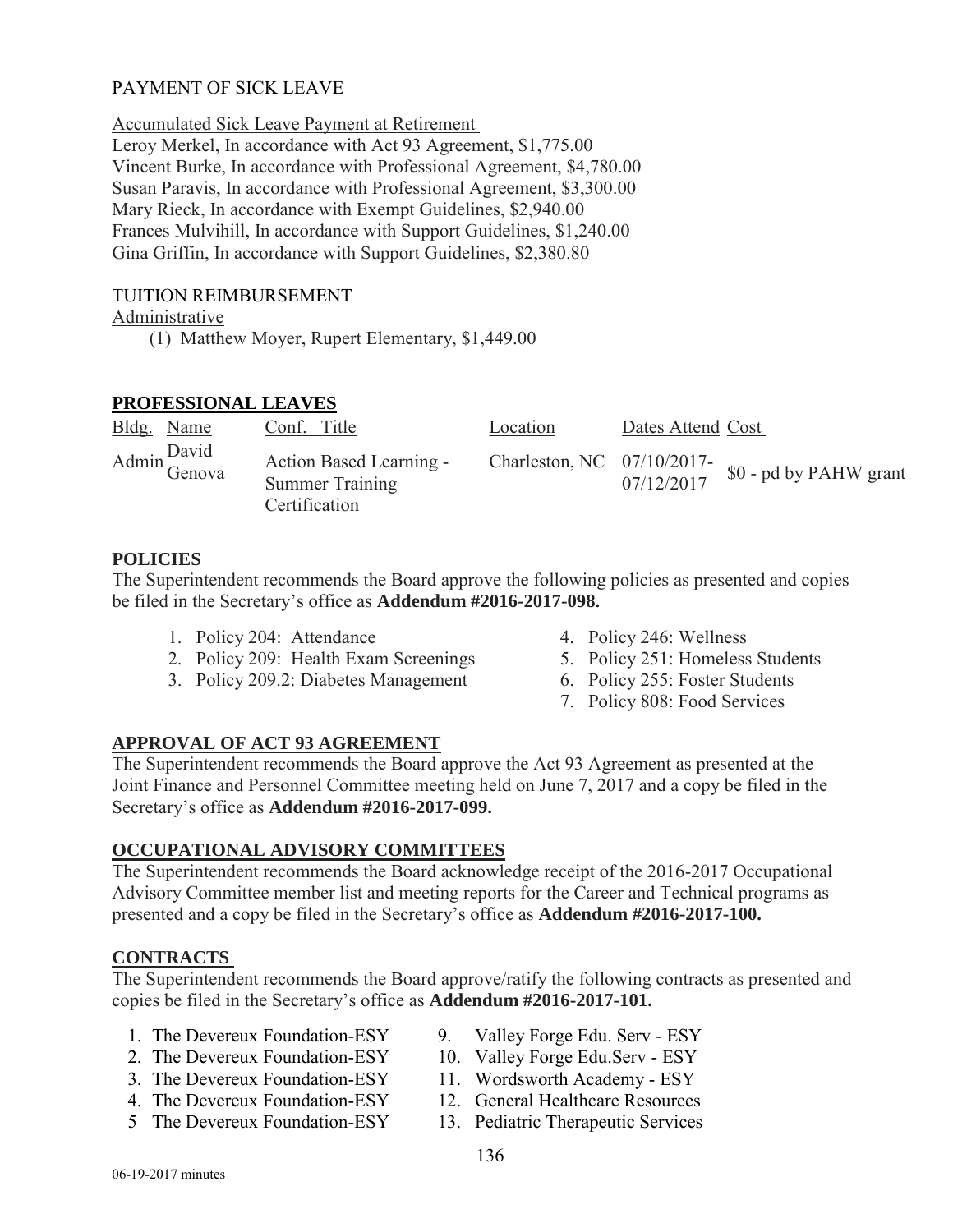- 
- 7 The Devereux Foundation-ESY 15. Cottage Seven Education
- 8. Martin Luther School ESY 16. Substitute Teacher Service
- 6. The Devereux Foundation-ESY 14. MOU: MCIU Networking Services
	-
	-

# **APPOINTMENT OF SUBSTITUTE TAX COLLECTOR**

The Superintendent recommends the Board approve Mrs. Maureen Jampo, Business Administrator, as Substitute Tax Collector in accordance with Section 6-683 of the Pa School Code which authorized the Board of Directors to appoint a Substitute Tax Collector for the collection of such taxes, effective July, 2017.

# **BUDGET TRANSFERS**

The Superintendent recommends the Board approve the Budget Transfer Resolution as presented and a copy be filed in the Secretary's office as **Addendum #2016**-**2017-102.**

# **INVESTMENT OF FUNDS RESOLUTION**

The Superintendent recommends the Board approve the Investment of Funds Resolution as presented and a copy be filed in the Secretary's office as **Addendum #2016**-**2017-103.**

# **PDE APPROVAL: PLANCON H PROJECT REFINANCING**

The Superintendent recommends the Board acknowledge PDE approval of the PlanCon H refinancing, General Obligation Bonds 2013 and 2014, as presented and a copy be filed in the Secretary's office as **Addendum #2016**-**2017-104.**

# **PLANCON K GENERAL OBLIGATION BONDS SERIES 2016**

The Superintendent recommends the Board approve PlanCon K financing Gen. Obligation Bonds, Series 2016 as presented and a copy be filed in the Secretary's office as **Addendum #2016**-**2017- 105.**

# **TRANSPORTATION RATES 2017-2018**

The Superintendent recommends the Board approve the Transportation Rates for the 2017/2018 school year as presented and a copy be filed in the Secretary' office as **Addendum #2016-2017-106.** 

# **COMMERCIAL TAX ASSESSMENT APPEAL SETTLEMENT**

Motion to approve the commercial tax assessment settlement pursuant to the terms and conditions outlined in the confidential settlement release agreements. The Board Secretary is further authorized to sign the settlement agreement on behalf of the Board. A copy to be filed in the Secretary's office as **Addendum #2016-2017-107.**

Upon roll call vote, all members voted aye for the above consent items. Ayes: Five. Nays: None. Absent: Four.. Motion carried.

# **NON-CONSENT**

The Non-Consent Personnel items were presented for board approval.

It was moved by Mr. Hylton and seconded by Mr. Heidel that the board approve the non-consent items as presented.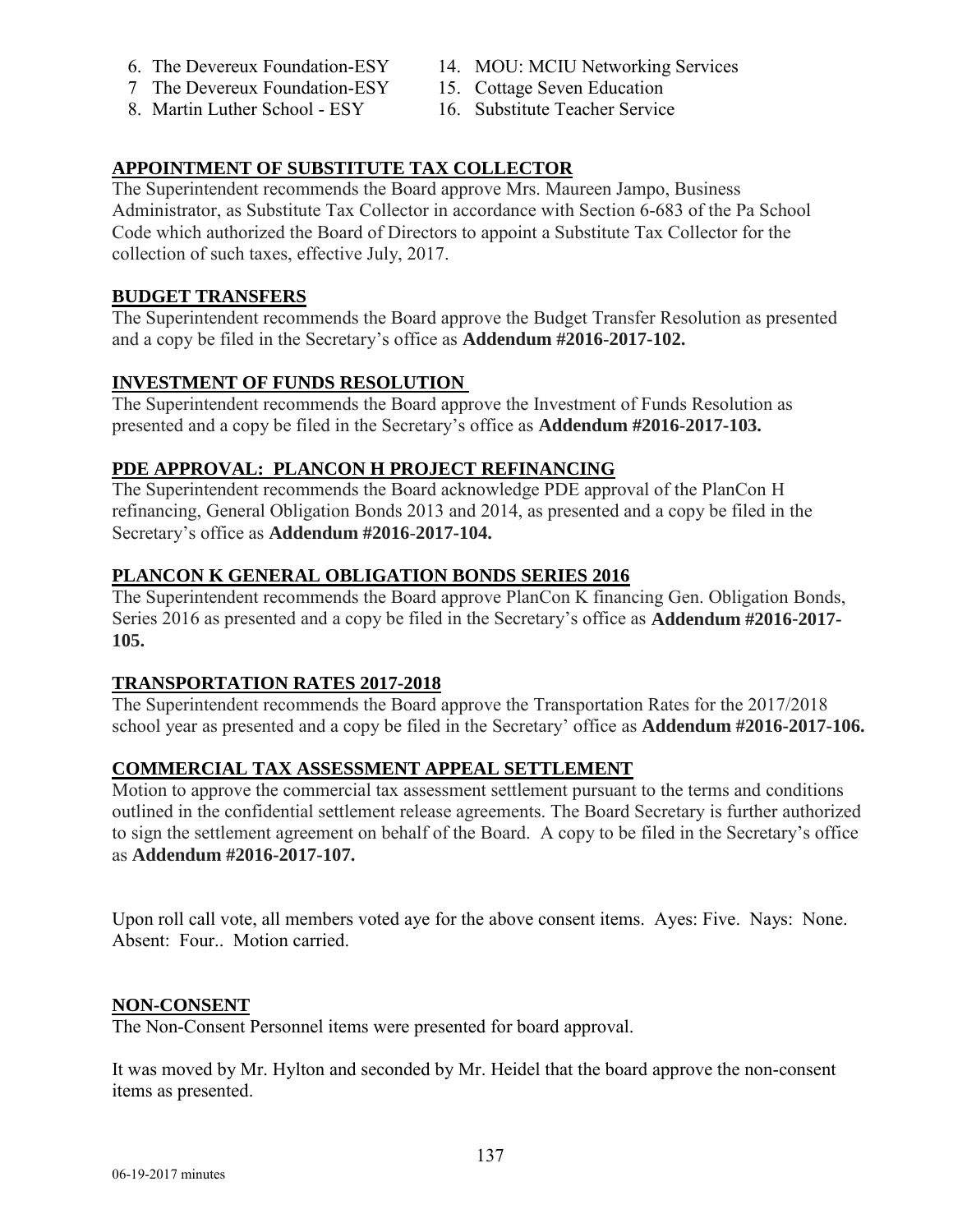#### **HEARING FROM PATRONS OF THE SCHOOLS (limited to non-consent item only)** None.

#### **Personnel**

Resignations/Terminations: Leroy Stillings, Part-time Van Driver, resignation for the purpose of retirement, effective June 20, 2017; employed since April 1, 2004.

Change in Position and/or Salary:

Ryan Regensburg, Assistant Principal (225 day), Pottstown Middle School, on an as-needed basis, daily rate for over 225 days.

Valerie Jackson, from Community Engagement Coordinator to PEAK Coordinator, effective June 26, 2017, \$55,000/yr.

Emily Hunsberger, from Temporary Classroom Assistant to Substitute Support Staff, effective July 1, 2017, hourly rate per schedule

Summer Cleaning Chase McKain, Substitute Cleaner, \$11.51/hr.

Election Kathy Rhoads, Transportation/Communication Clerk, effective July 3, 2017, \$14.90/hr.

Accumulated Sick Leave Pay Lisa Royer, In accordance with the Professional Agreement, \$3,780.00

Upon roll call vote, all members voted aye. Ayes: Five. Nays: None. Absent: Four. Motion carried.

### **NON-CONSENT: CAFETERIA SUPPLIES BID AWARD**

The Superintendent recommends that purchase orders or contracts be awarded to the company listed below, the award in each case being made to the lowest bidder meeting the required specifications.

• Cafeteria Supplies Bid Award: Webco Packaging Inc. 430 Cases \$24, 964.55

Upon roll call vote, all members voted aye. Ayes: Five. Nays: None. Absent: Five. Motion carried**.** 

### **NON-CONSENT: APPROVAL OF SPECIAL EDUCATION SETTLEMENT AGREEMENT**

Motion to approve Special Education award settlement involving Student "R" pursuant to the terms and conditions outlined in the confidential settlement release agreement. The Board Secretary is further authorized to sign the settlement agreements on behalf of the Board. **\*Addendum #2016- 2017-108.** 

Upon roll call vote, all members voted aye. Ayes: Five. Nays: None. Absent: Four. Motion carried.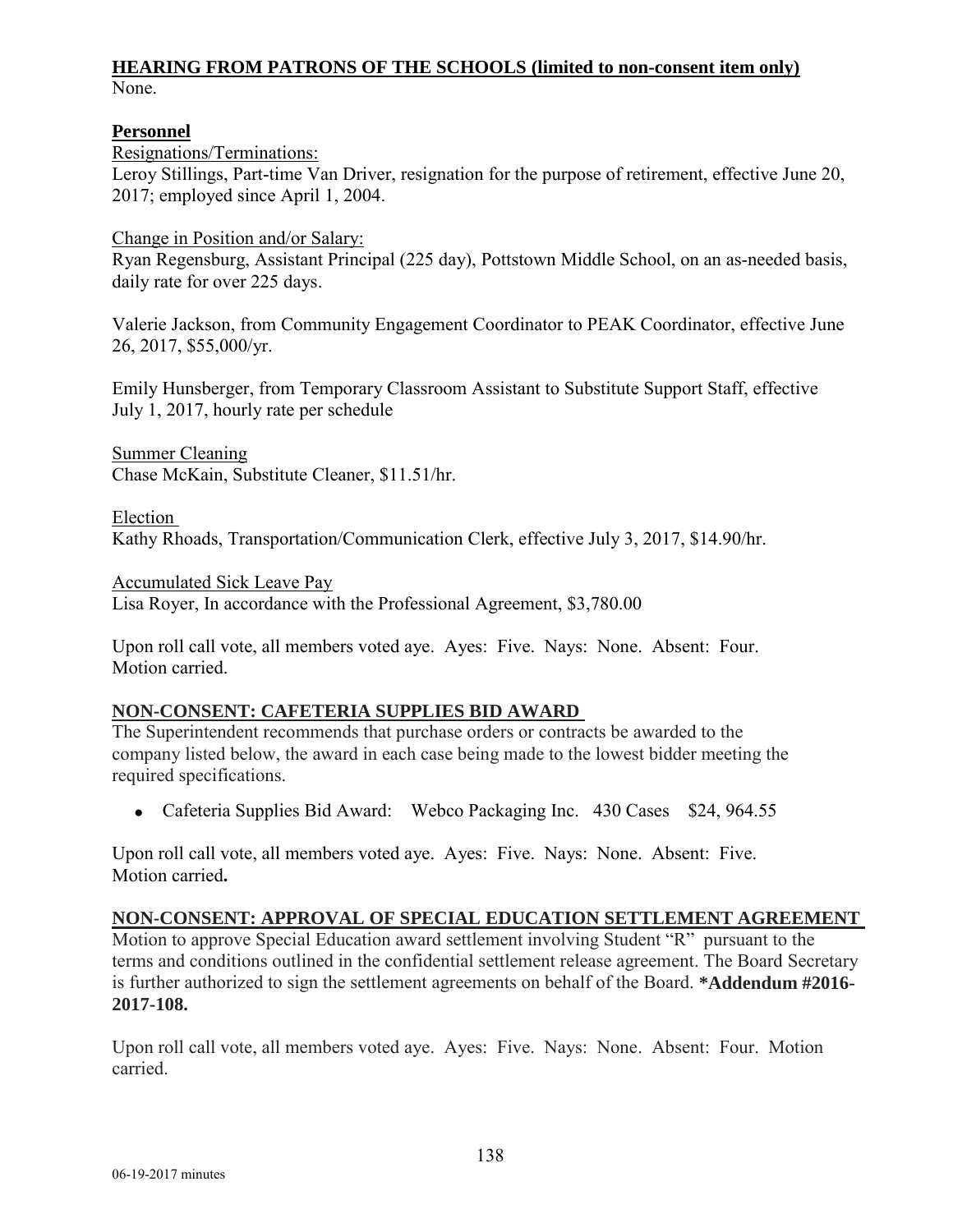### **ADOPTION OF THE 2017-2018 FINAL BUDGET**

The Superintendent recommends the Board approve the 2017-2018 Final Budget and a copy be filed in the Secretary's office as **Addendum #2016-2017-109.**

Upon roll call vote, all members voted aye. Ayes: Five. Nays: None. Absent: Four. Motion carried.

## **UNFINISHED BUSINESS**

None.

## **NEW BUSINESS**

Dress Code Policy: It was determined by all members present to continue discussion at the July workshop.

Edgewood Meadow: Mr. Hylton asked the Board to authorize signage indicating "meadow coming soon". All members present were in favor of the signage.

## **INFORMATION**

1. Monthly Meeting Notice: August 2017

## **FEDERATION REMARKS**

Mr. DiDonato congratulated all the retirees. He spoke about the conditions and programs in the schools. He thanked the staff, administration and board for their leadership and support. He noted that the middle school environment is in poor condition. Safety and morale are concerns of the staff. The Federation looks forward to a collaborative effort to improve the atmosphere at the middle school.

### **ROUND TABLE**

Mr. Heidel agreed with Mr. DiDonato's comments. He voiced his concerns about the drop in graduation and looks for seeking ways to keep students in school. He congratulated the graduates, Mrs. Adams on her retirement and Mr. Rodriguez on his new position as Superintendent.

Mrs. Lawrence agreed with the concerns expressed by all. She has seen some improvement at the middle school and looks forward to a collaborative effort between the teachers, administrative and board to

Mr. Hylton noted that the drop in graduation numbers is nothing new and has always been a systemic problem. .

Ms. Bearden agreed with Mr. Hylton's comment. There are many reasons why students drop out. She believes reaching the students at an early age is a good approach to maintain consistent graduation numbers.

Mr. Rodriguez pointed out the historic nature of the district passing a zero increase budget for the third year in a row at a time when education is losing funding year after year. He encouraged everyone to reach out to the state senators opposing the proposed funding cuts that would have a negative impact on our students. He noted that many great things have happened this year naming 1) engaging the community more than ever, 2) advocating for Pottstown in Harrisburg and 3) a